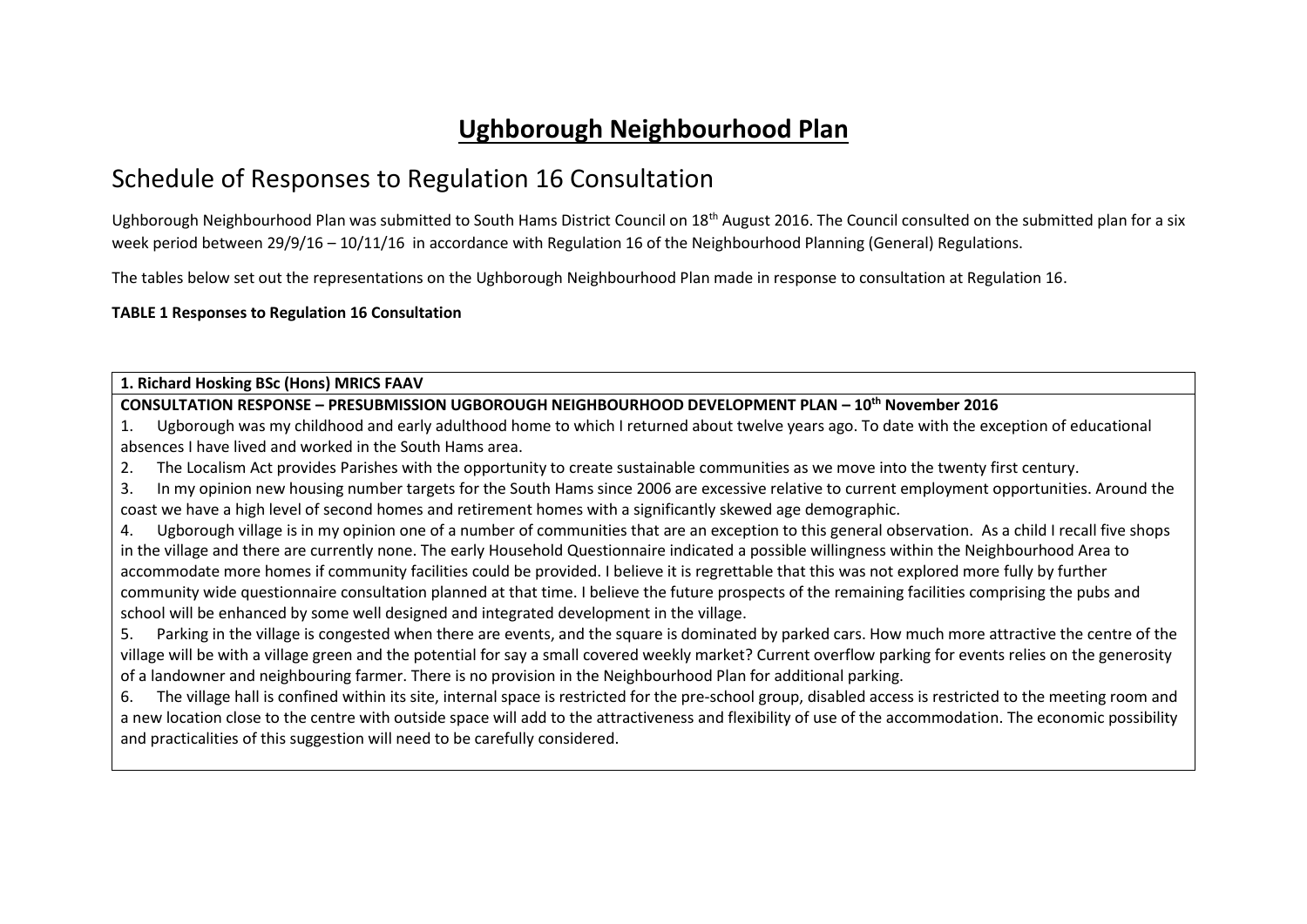7. The road adjoining the School is very congested at opening and closing times and an alternative access and parking on the eastern side will assist road safety.

8. It is not evident within the plan how affordable housing will be delivered. Based on recent Local Planning Authority Policy the ability to require an element of affordable housing within a development will be precluded and developer financial contribution to affordable housing from a new development will be restricted with a limit of no more than four dwellings per site. Future management of a scattered estate through a Community Land Trust or similar will be challenging.

9. Housing needs surveys are widely used to set affordable housing requirements, however it seems that the Neighbourhood Plan reduces the need identified in the 2015 Housing Needs Survey?

10. In my opinion the decision to follow a thematic path was made too early relative to the evidence from the questionnaire, which suggested there may be a desire for a medium sized development in the village if it could deliver community benefits.

11. Development may hold the key to the resolution of existing flooding problems in Lutterburn Street by providing water attenuation infrastructure in the stream to the north.

12. There does not appear to be an identified site for the provision of a well supported early idea for a community Orchard near the centre of the village?

13. I support the Historic and Environmental objectives expressed in UG1.

14. Dispersing housing in small clusters in the country areas of the Neighbourhood Plan Area would appear to be in conflict with sustainability objectives in the Local Plan and National Planning Policy Framework?

15. In my view Ugborough Village will benefit from affordable homes for families from the South Hams locality to sustainably boost future pre-school and primary school intake and the potential for embryonic commercial services including a shop.

16. I believe it is unfortunate that the waters around the Neighbourhood Planning exercise in Ugborough were muddied by an earlier organised local campaign to exclude a development site in Ugborough Village from the 2010 Local Plan (which the Inspector upheld as access was not proven), and a subsequent expression of interest from a consortium including the owner of that land in developing the most central potential site in the village.

17. As a County Councillor I must report that the most recent report concerning Connecting Devon & Somerset advised that they are on target with delivery of a fibre to the cabinet High Speed Broadband solution to 90% of the premises within the Devon & Somerset area by the end of 2016, and tenders are currently being considered to award contracts for the roll out of the next 5% in Phase II in early 2017. I hope this is helpful.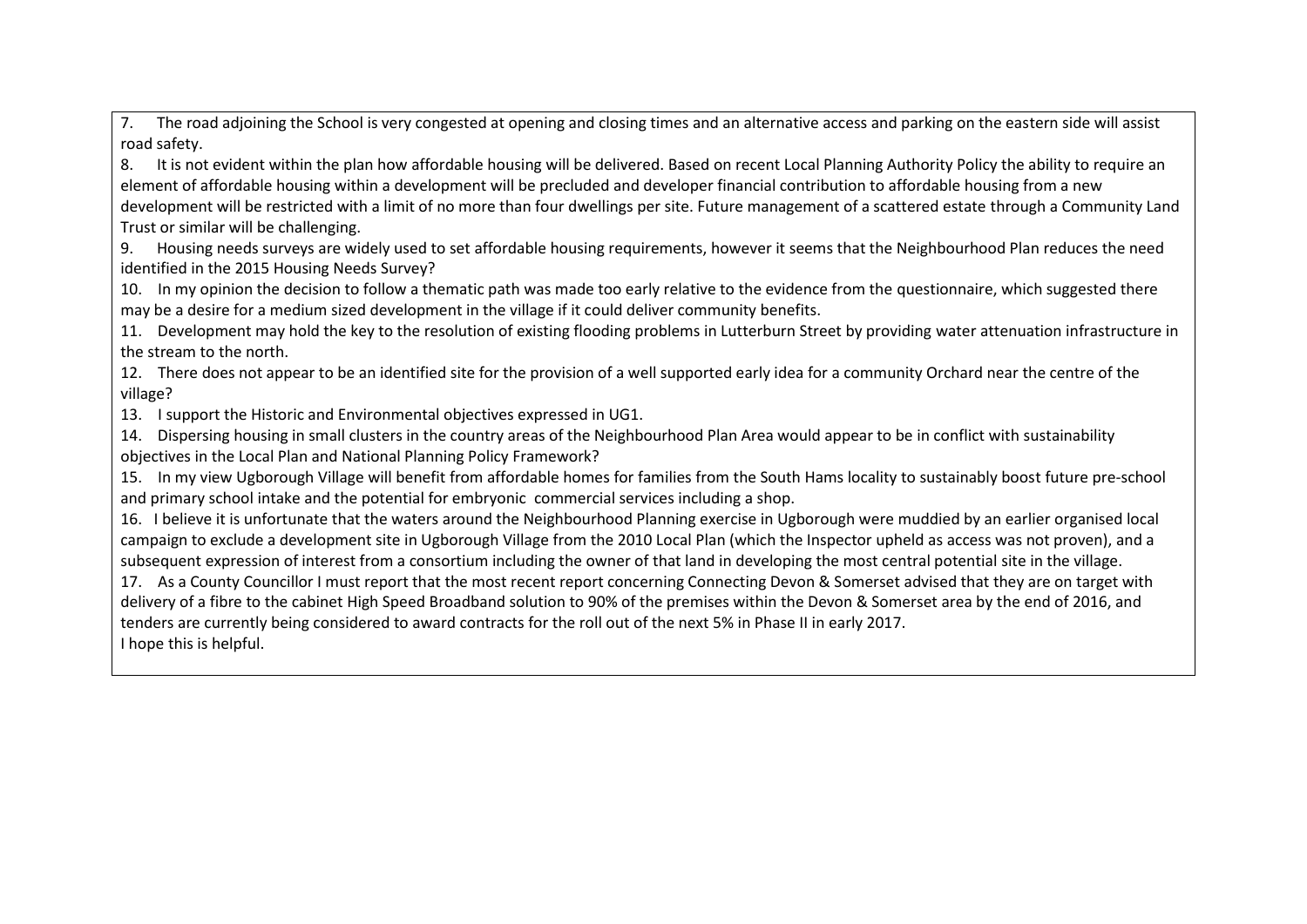## **2. Simon Pickstone**

## **Economic Objective' (page 25) is:**

"Support the continuation and development of small rural businesses employing local people (or people locally). This includes enhancing the viability of farming and other land-based rural enterprises by supporting business diversification. Promote Ugborough Village and the Plan Area as a base from which to explore Dartmoor and the coast".

## **'Economic Policy' UG15: Rural businesses (page 68) will purportedly "deliver the above objective":**

Planning proposals for the diversification of agriculturally based industries and other existing rural businesses will be supported subject to the following criteria:

- the diversification is essential for the operation/continuation of the existing occupier;
- any new building must conform to high quality design (see housing policy UG12);
- the design and volume of any extension should be consistent with the historic development at that location and present a satisfactory composition;
- the diversification must not compromise residential amenity as defined in SHDC policy, DP3 residential amenity, and road safety;
- the diversification must not result in an isolated development in the open countryside; and
- the development does not cause coalescence between adjacent properties.

Representation: I object to Policy UG15 and dispute the claims that it will deliver the 'Economy Objective' set for the UNP. Policy UG15 states that only proposals which involve either i) 'diversification of (existing) agriculturally based industries' or are related to 'an existing rural business' will be supported. It is not sufficiently clear or defined anywhere in the NP exactly what an 'agriculturally based industry' is and/or what form of 'diversification' thereof is envisaged/or considered acceptable (I assume not all forms of diversification would automatically be 'supported' e.g. wind turbines?)? It is also not clear whether 'other land-based rural enterprises' referred to in the 'Economy Objective' fall within these 'supported activities'? If not, then I again question the claim that policy UG15 will deliver the 'Economic Objective' for the NP. The first criterion (bullet point 1) again limits everything back to the narrow class of business development described as 'diversification'. It goes on to stipulate that this is subject to it being 'essential for the operation /continuation of the existing occupier'. How can anybody determine what is essential and how can it be right to only support business diversification by existing occupiers? I also question why appropriate new rural businesses per se would not be supported by policy UG15 and yet the 'Economy Objective' explicitly sets this out as a stated aim? I suggest this is also counter to the SHDC 'Our Plan' stated Vision for economy: "Creating places for enterprise to thrive and business to grow". If this is an unintended consequence as a result of the unfortunate choice of language in policy UG15 I encourage the policy to be reworded to signal support for existing and new businesses which are compatible with rural enterprise in general.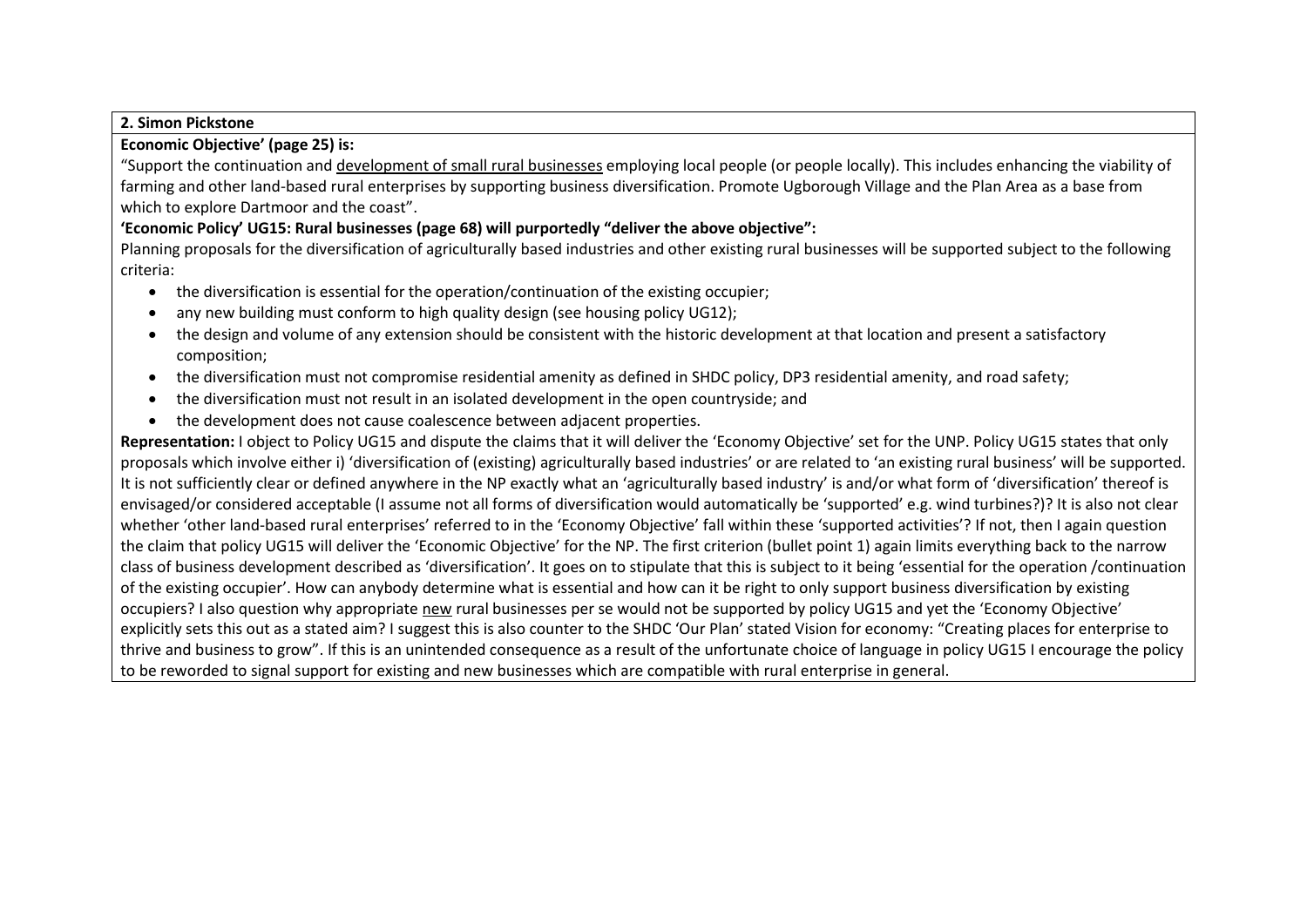| 3. Network Rail                                                                                                                                                                                                                                                                                                                                                                                                                                                                                                                          |
|------------------------------------------------------------------------------------------------------------------------------------------------------------------------------------------------------------------------------------------------------------------------------------------------------------------------------------------------------------------------------------------------------------------------------------------------------------------------------------------------------------------------------------------|
| Dear Sir/Madam                                                                                                                                                                                                                                                                                                                                                                                                                                                                                                                           |
| Network Rail has been consulted on Regulation 15 of the Neighbourhood Planning regulations the Ughborough Neighbourhood Plan proposal. Thank you<br>for providing us with this opportunity to comment on this Planning Policy document.                                                                                                                                                                                                                                                                                                  |
| Network Rail is a statutory undertaker responsible for maintaining and operating the country's railway infrastructure and associated estate. Network Rail<br>owns, operates, maintains and develops the main rail network. This includes the railway tracks, stations, signalling systems, bridges, tunnels, level<br>crossings and viaducts. The preparation of development plan policy is important in relation to the protection and enhancement of Network Rail's<br>infrastructure. In this regard, please find our comments below. |
| The Ughborough Neighbourhood plan includes railway / Network Rail land within the proposal map.                                                                                                                                                                                                                                                                                                                                                                                                                                          |
| Network Rail would draw the council's attention to the following (which applies to England only):                                                                                                                                                                                                                                                                                                                                                                                                                                        |
| The Town and Country Planning (Development Management Procedure) (England) Order 2015                                                                                                                                                                                                                                                                                                                                                                                                                                                    |
| Publicity for applications for planning permission within 10 metres of relevant railway land                                                                                                                                                                                                                                                                                                                                                                                                                                             |
| 16. - (1) This article applies where the development to which the application relates is situated within 10 metres of relevant railway land.                                                                                                                                                                                                                                                                                                                                                                                             |
| (2) The local planning authority must, except where paragraph (3) applies, publicise an application for planning permission by serving requisite notice on<br>any infrastructure manager of relevant railway land.                                                                                                                                                                                                                                                                                                                       |
| (3) Where an infrastructure manager has instructed the local planning authority in writing that they do not require notification in relation to a particular<br>description of development, type of building operation or in relation to specified sites or geographical areas ("the instruction"), the local planning<br>authority is not required to notify that infrastructure manager.                                                                                                                                               |
| (4) The infrastructure manager may withdraw the instruction at any time by notifying the local planning authority in writing.                                                                                                                                                                                                                                                                                                                                                                                                            |
| (5) In paragraph (2) "requisite notice" means a notice in the appropriate form as set out in Schedule 3 or in a form substantially to the same effect.                                                                                                                                                                                                                                                                                                                                                                                   |
| <b>Level Crossings</b>                                                                                                                                                                                                                                                                                                                                                                                                                                                                                                                   |
| Councils are urged to take the view that level crossings can be impacted in a variety of ways by planning proposals:                                                                                                                                                                                                                                                                                                                                                                                                                     |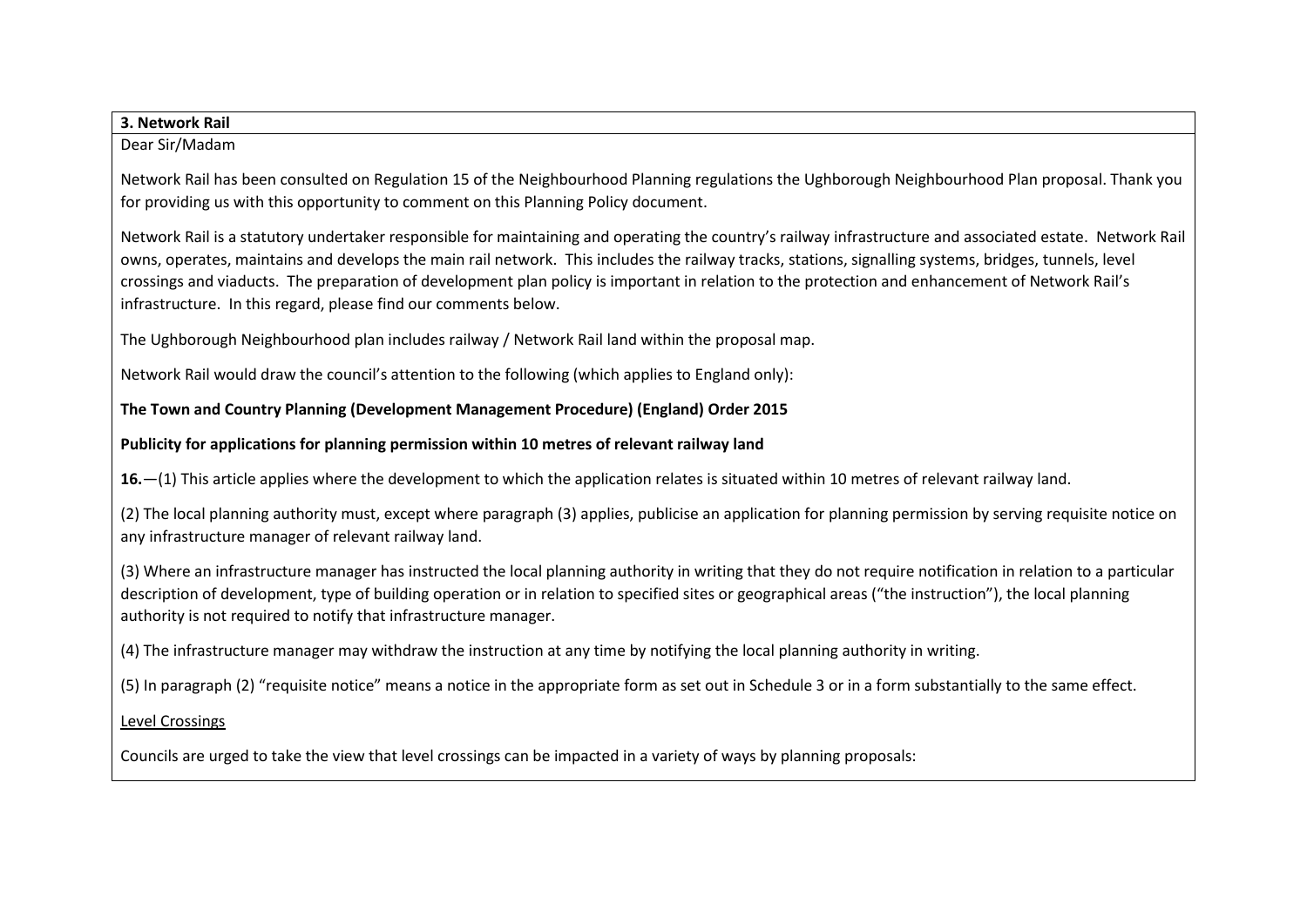- By a proposal being directly next to a level crossing
- By the cumulative effect of development added over time
- By the type of crossing involved
- By the construction of large developments (commercial and residential) where road access to and from site includes a level crossing
- By developments that might impede pedestrians ability to hear approaching trains
- By proposals that may interfere with pedestrian and vehicle users' ability to see level crossing warning signs
- By any developments for schools, colleges or nurseries where minors in numbers may be using a level crossing.

The Council have a statutory responsibility under planning legislation to consult the statutory rail undertaker where a proposal for development is likely to result in a material increase in the volume or a material change in the character of traffic using a level crossing over a railway:

o *Schedule 5 (f)(ii) of the Town & Country Planning (Development Management Procedure) order, 2010 requires that… "Where any proposed development is likely to result in a material increase in volume or a material change in the character of traffic using a level crossing over a railway (public footpath, public or private road) the Planning Authority's Highway Engineer must submit details to both Her Majesty's Railway Inspectorate and Network Rail for separate approval".*

## Planning Applications

We would appreciate the Council providing Network Rail with an opportunity to comment on any future planning applications should they be submitted for sites adjoining the railway, or within close proximity to the railway as we may have more specific comments to make (further to those above).

We trust these comments will be considered in your preparation of the forthcoming Neighbourhood Development Plan document.

Regards

## **Barbara Morgan**

Town Planning Technician (Western & Wales)

Email[: townplanningwestern@networkrail.co.uk](mailto:townplanningwestern@networkrail.co.uk)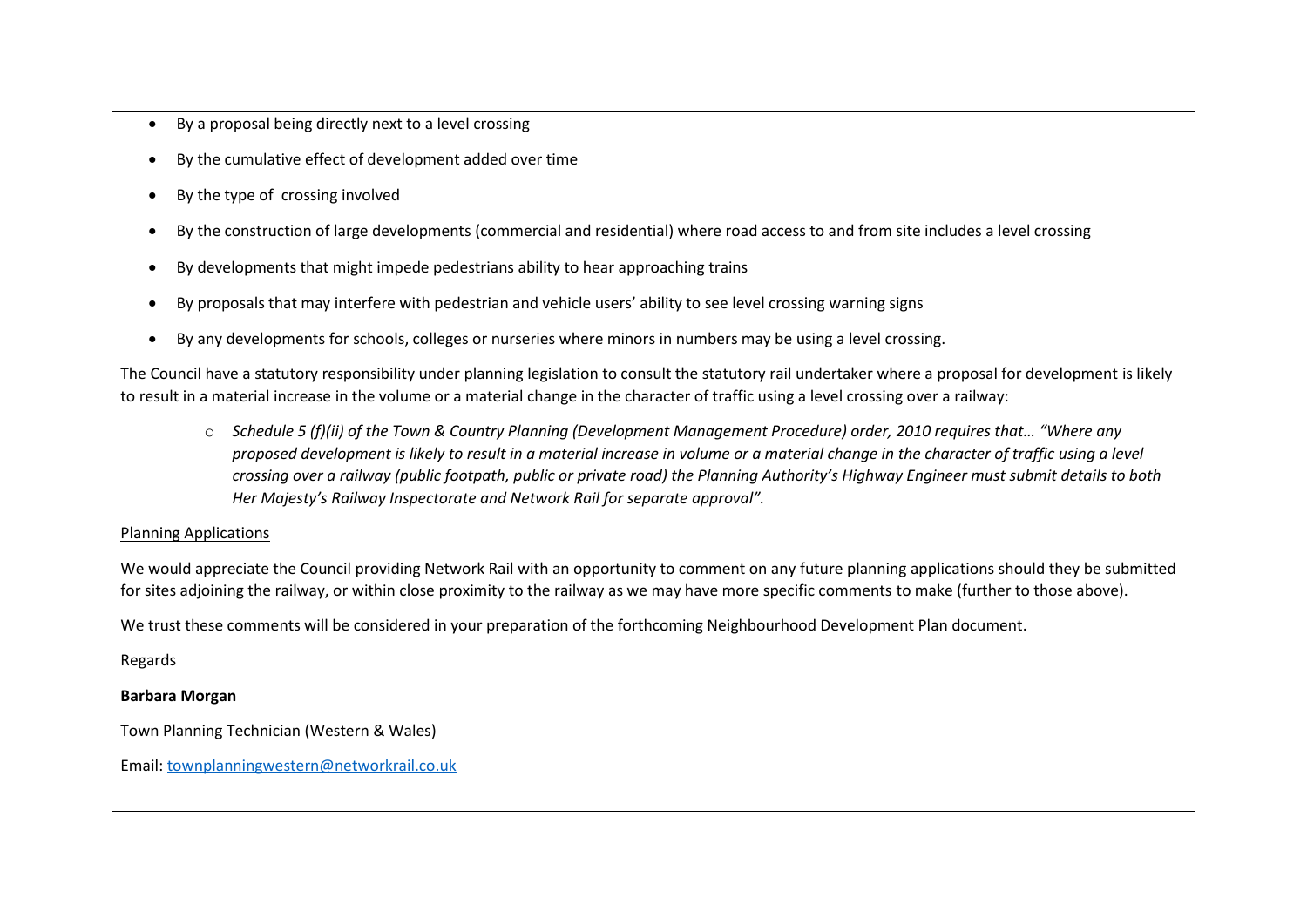#### **4. Natural England**

Planning consultation: Ugborough Neighbourhood Plan.

Location: Ugborough, Devon.

Thank you for your consultation on the above neighbourhood plan, which was received by Natural England on 29 September 2016.

Natural England is a non-departmental public body. Our statutory purpose is to ensure that the natural environment is conserved, enhanced, and managed for the benefit of present and future generations, thereby contributing to sustainable development.

TOWN AND COUNTRY PLANNING, ENGLAND – THE NEIGHBOURHOOD PLANNING (GENERAL) REGULATIONS 2012

We welcome the preparation of the Ugborough Neighbourhood Plan and recognise the hard work being done by the parish in developing it. We note that the Neighbourhood Plan does relate to land use criteria-based policies but does not allocate specific sites.

Natural England welcomes the amendments made to the Plan that reflect our advice to the PreSubmission draft regarding the wording of the biodiversity section (page 28). We suggest that the wording of the final paragraph be amended to read as follows:

In terms of conserving and enhancing biodiversity and geodiversity interest, the Plan seeks to avoid impacts as a first principle. If impacts cannot be avoided then measures should be sought for adequate mitigation or as a last resort compensated for (National Planning Policy Framework (NPPF) para 118).

We also suggest that this paragraph should be given greater prominence within this section, by moving it nearer to the beginning.

As previously stated, we welcome the Plan's approach that seeks to 'maintain the integrity of [habitat] networks and repair fragmentation following a Green Infrastructure approach' (page 28). We would welcome more detail on how you would like to implement elements of a wider Green Infrastructure Strategy (if one exists) in your community. Setting out policy/proposals to address any deficiencies in green space or enhance existing provision. For instance you may wish to widen the scope of policy UG17 (Community Facilities).

It should be noted that small parts of the Neighbourhood Plan area (north-eastern and southeastern fringes) fall within the sustenance zone and a strategic flyway associated with the greater horseshoe bat interest of the South Hams Special Area of Conservation (SAC). This is evidenced in your map on page 54.

Section on Landscape and character – reasoned justification (page 51)

The South Devon Area of Outstanding Natural Beauty (AONB) is inaccurately referred to as the 'Avon Valley AONB' on page 53.

Policy UG11: Landscape and built environment character

In addition to criteria on landscape character and built character, this policy contains criteria seeking to avoid detrimental impacts on biodiversity. For clarity, we would suggest that these objectives be dealt with in a separate policy on biodiversity and geodiversity.

There is a criterion seeking to avoid development on flood plains. This could be deleted as it is dealt with in UG14: Sustainability.

We would be happy to comment further should the need arise but if in the meantime you have any queries please do not hesitate to contact us.

For any queries relating to the specific advice in this letter only please contact Darren Horn. For any new consultations, or to provide further information on this consultation please send your correspondences to consultations@naturalengland.org.uk.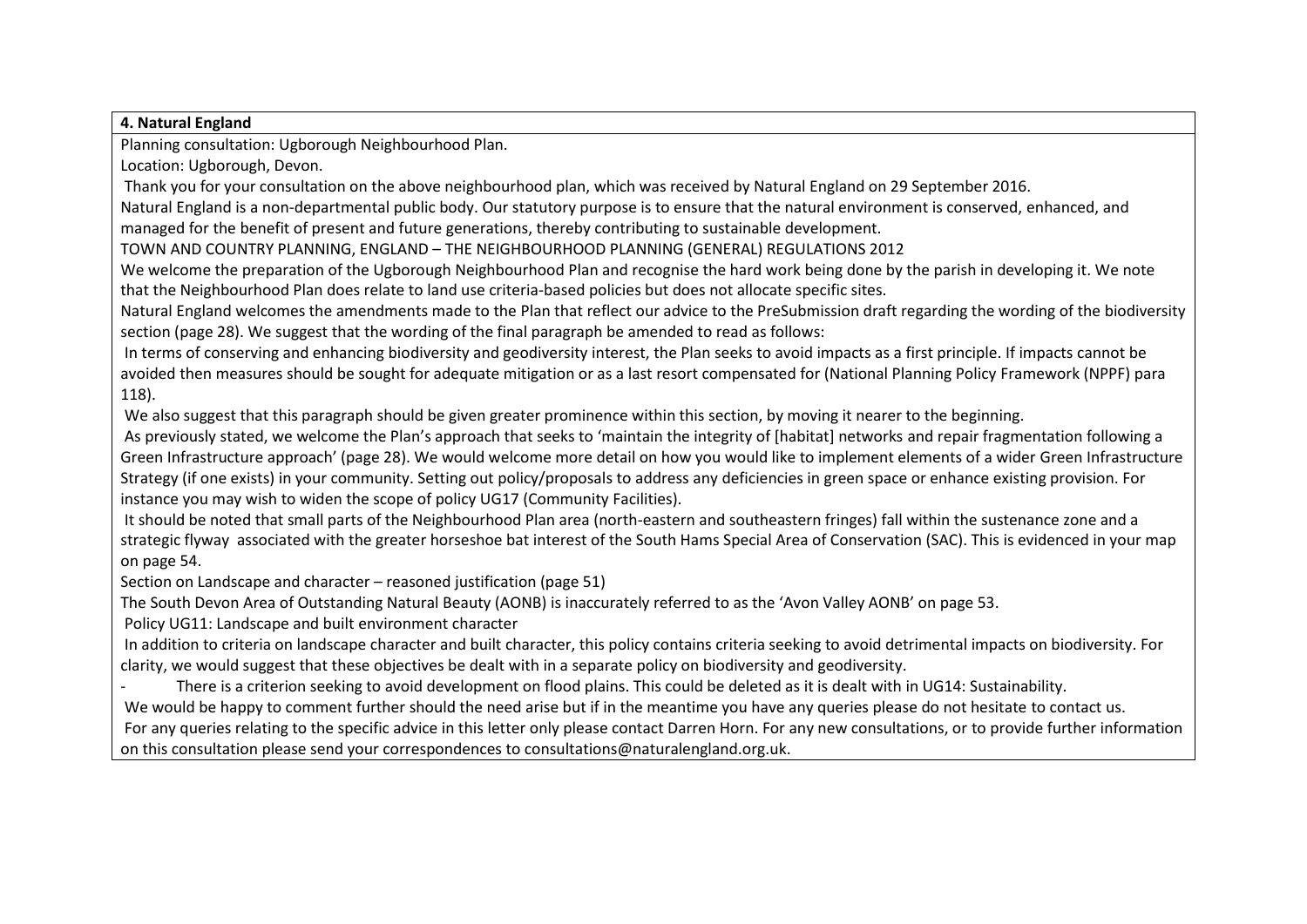### **5. The Marine Management Organisation**

#### **Response to your consultation**

The Marine Management Organisation (MMO) is a non-departmental public body responsible for the management of England's marine area on behalf of the UK government. The MMO's delivery functions are; marine planning, marine licensing, wildlife licensing and enforcement, marine protected area management, marine emergencies, fisheries management and issuing European grants.

### **Marine Licensing**

Activities taking place below the mean high water mark may require a [marine licence](https://www.gov.uk/topic/planning-development/marine-licences) in accordance with the [Marine and Coastal Access Act \(MCAA\)](http://www.legislation.gov.uk/ukpga/2009/23/contents)  [2009.](http://www.legislation.gov.uk/ukpga/2009/23/contents) Such activities include the construction, alteration or improvement of any works, dredging, or a deposit or removal of a substance or object below the mean high water springs mark or in any tidal river to the extent of the tidal influence. You can also apply to the MMO for consent under the Electricity Act 1989 (as amended) for offshore generating stations between 1 and 100 megawatts in England and parts of Wales. The MMO is also the authority responsible for processing and determining harbour orders in England, and for some ports in Wales, and for granting consent under various local Acts and orders regarding harbours. A wildlife licence is also required for activities that that would affect a UK or European protected marine species.

## **Marine Planning**

As the marine planning authority for England the MMO is responsible for preparing marine plans for English inshore and offshore waters. At its landward extent, a marine plan will apply up to the mean high water springs mark, which includes the tidal extent of any rivers. As marine plan boundaries extend up to the level of the mean high water spring tides mark, there will be an overlap with terrestrial plans which generally extend to the mean low water springs mark. Marine plans will inform and guide decision makers on development in marine and coastal areas. On 2 April 2014 th[e East Inshore and](http://www.marinemanagement.org.uk/marineplanning/areas/east_plans.htm)  [Offshore marine plans](http://www.marinemanagement.org.uk/marineplanning/areas/east_plans.htm) were published, becoming a material consideration for public authorities with decision making functions. The East Inshore and East Offshore Marine Plans cover the coast and seas from Flamborough Head to Felixstowe. For further information on how to apply the East Inshore and Offshore Plans please visit our [Marine Information System.](http://mis.marinemanagement.org.uk/) The MMO is currently in the process of developing marine plans for the South Inshore and Offshore Plan Areas and has a requirement to develop plans for the remaining 7 marine plan areas by 2021.

Planning documents for areas with a coastal influence may wish to make reference to the MMO's licensing requirements and any relevant marine plans to ensure that necessary regulations are adhered to. For marine and coastal areas where a marine plan is not currently in place, we advise local authorities to refer to th[e Marine Policy Statement](http://www.defra.gov.uk/news/2011/03/18/marine-policy-statement/) for guidance on any planning activity that includes a section of coastline or tidal river. All public authorities taking authorisation or enforcement decisions that affect or might affect the UK marine area must do so in accordance with th[e Marine and](http://www.legislation.gov.uk/ukpga/2009/23/contents)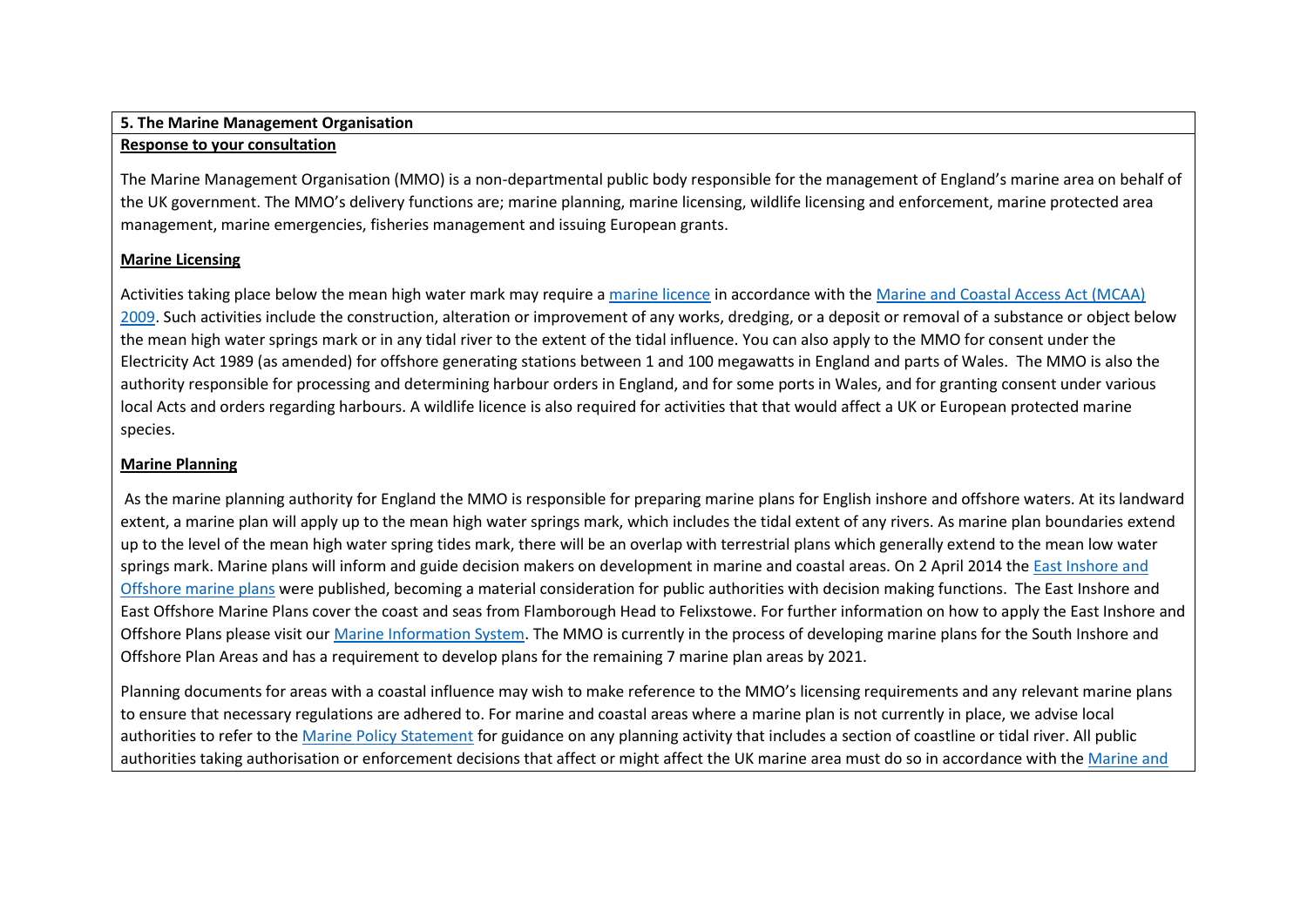[Coastal Access Act](http://www.legislation.gov.uk/ukpga/2009/23/contents) and the UK Marine Policy Statement unless relevant considerations indicate otherwise. Local authorities may also wish to refer to our [online guidance](https://www.gov.uk/government/publications/marine-planning-a-guide-for-local-authority-planners) and th[e Planning Advisory Service soundness self-assessment checklist.](http://www.pas.gov.uk/local-planning/-/journal_content/56/332612/15045/ARTICLE)

#### **Minerals and waste plans and local aggregate assessments**

If you are consulting on a mineral/waste plan or local aggregate assessment, the MMO recommend reference to marine aggregates is included and reference to be made to the documents below:

- The Marine Policy Statement (MPS), section 3.5 which highlights the importance of marine aggregates and its supply to England's (and the UK) construction industry.
- The National Planning Policy Framework (NPPF) which sets out policies for national (England) construction minerals supply.
- The Managed Aggregate Supply System (MASS) which includes specific references to the role of marine aggregates in the wider portfolio of supply.
- The National and regional guidelines for aggregates provision in England 2005-2020 predict likely aggregate demand over this period including marine supply.

The NPPF informed MASS guidance requires local mineral planning authorities to prepare Local Aggregate Assessments, these assessments have to consider the opportunities and constraints of all mineral supplies into their planning regions – including marine. This means that even land-locked counties, may have to consider the role that marine sourced supplies (delivered by rail or river) play – particularly where land based resources are becoming increasingly constrained.

If you wish to contact the MMO regarding our response please email us at [consultations@marinemanagement.org.uk](mailto:consultations@marinemanagement.org.uk) or telephone us on 0300 123 1032.

#### **6. Bell Cornwall**

Submission Draft Ugborough Neighbourhood Plan – Observations on behalf of Stuart Properties Ltd Bell Cornwell LLP act as planning consultants on behalf of Stuart Properties Ltd. As you will be aware from previous correspondence and discussions, our client are the owners of a large amount of land in Wrangaton, within Ugborough Parish and the Neighbourhood Plan (NP) area.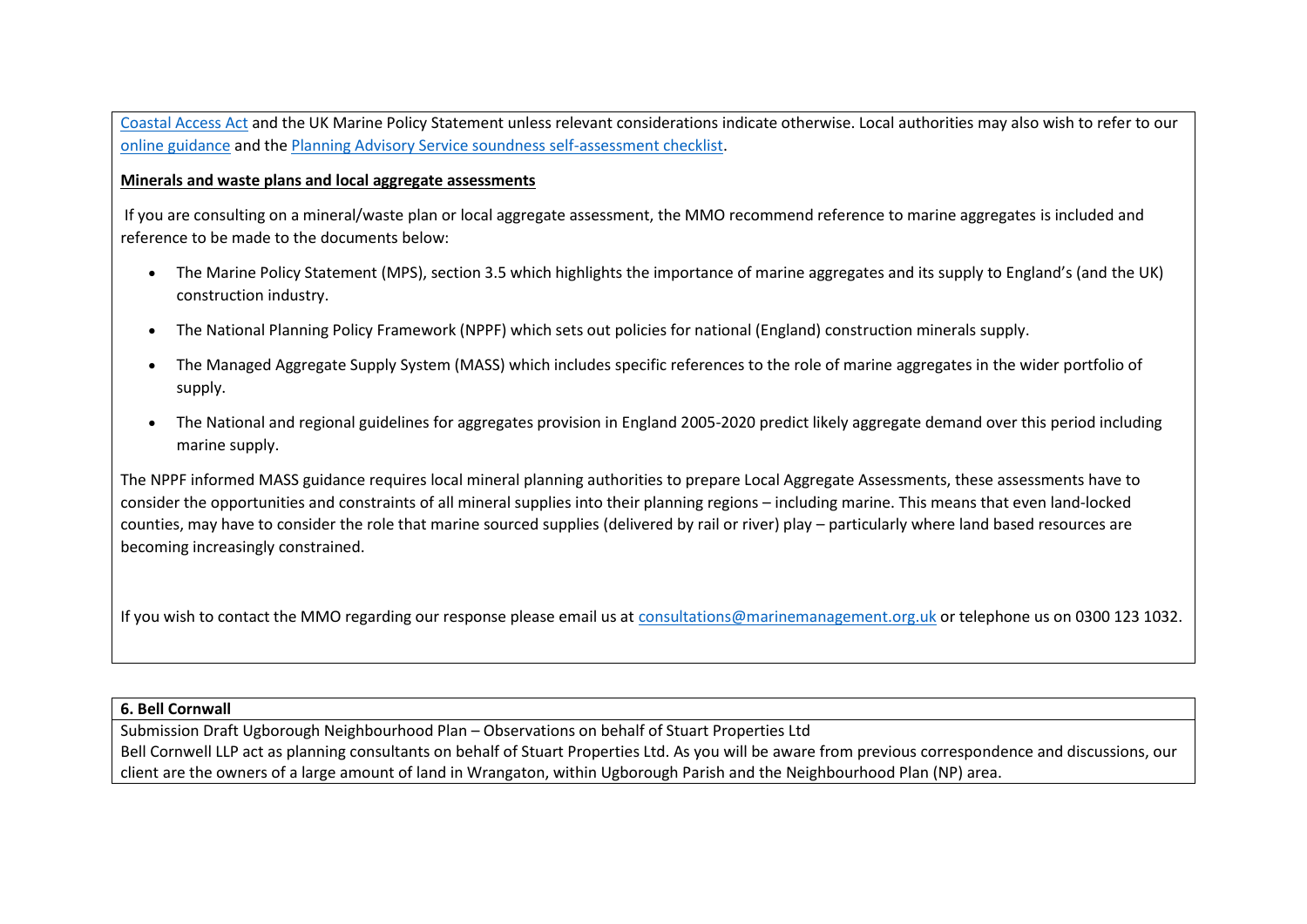They are the owners of Wrangaton Business Park, which provides valuable local employment, and an area of adjoining land, which is currently the subject of a planning application for residential development (see Land adjacent to Siding Cross; application reference 1307/16/OPA). We have been instructed to submit representations on the latest draft of the NP and these are set out below.

Please note that we made comments on the previous version of the NP directly to the Working Group through their website. We therefore expected to be advised of this next phase of consultation, however this has not taken place. Whilst we are submitting these comments belatedly, you have advised us that this response will still be considered as a duly made representation.

Background to the Representations

You will be aware that Stuart Properties Ltd have been progressing, via a planning application, a scheme for a housing development on land adjacent to Siding Cross, Wrangaton. The current application has sought to demonstrate beyond question that a housing development on the land is technically deliverable.

Our clients have focused their efforts on bringing forward a scheme on this site and have expended considerable effort in the last two years to that effect. During the same period, South Hams District Council have openly sought to secure planning permission for additional housing in order to address its inability to meet its five-year land supply requirement.

In light of this context, it will be understood that the merits of the Siding Cross site as a potential location for housing have been considered. With regard to the current planning application on this land, whilst we note that the Parish Council have raised some concerns over highway safety issues which we will look to address, they have expressed clear support for the principle of residential development on this site.

Ugborough Neighbourhood Plan

The Plan is a thematic document that sets out the policies for the Ugborough Neighbourhood Plan Area. The document seems to focus primarily on the village of Ugborough, but once adopted will obviously be applied to the whole plan area. This obviously needs to be given serious consideration as this could have unforeseen consequences for land within other villages across the Plan area.

Our client's main concerns are that the document seems to put an artificial ceiling on the development potential of sites within the parish by applying overly restrictive housing policies that will prevent good sites (such as our client's in Wrangaton) coming forward with appropriate housing numbers.

The delivery of a major housing scheme at Wrangaton with additional community facilities and open space could have real benefits for the local community, and help sustain rural life and facilities in neighbouring settlements. Whilst we understand that any development needs to be "proportionate" and

sympathetic to local character, overly restrictive policies could prevent well located previously developed sites (such as our clients) from coming forward for development.

On Page 49, we also note that reference has been made to affordable housing need being met by 600 new homes that will be built within Filham (on the edge of Ivybridge). However, whilst this is land within the parish of Ugborough, this development is actually outside of the Ugborough Plan Area, and the figures in the 2015 housing need survey for Ugborough take account of this. The plan also suggests that further infill development will occur at Filham as a consequence of this larger scheme – obviously this might be the case but it only has relevance if those sites are within the NP area.

UG4: Minor Housing Developments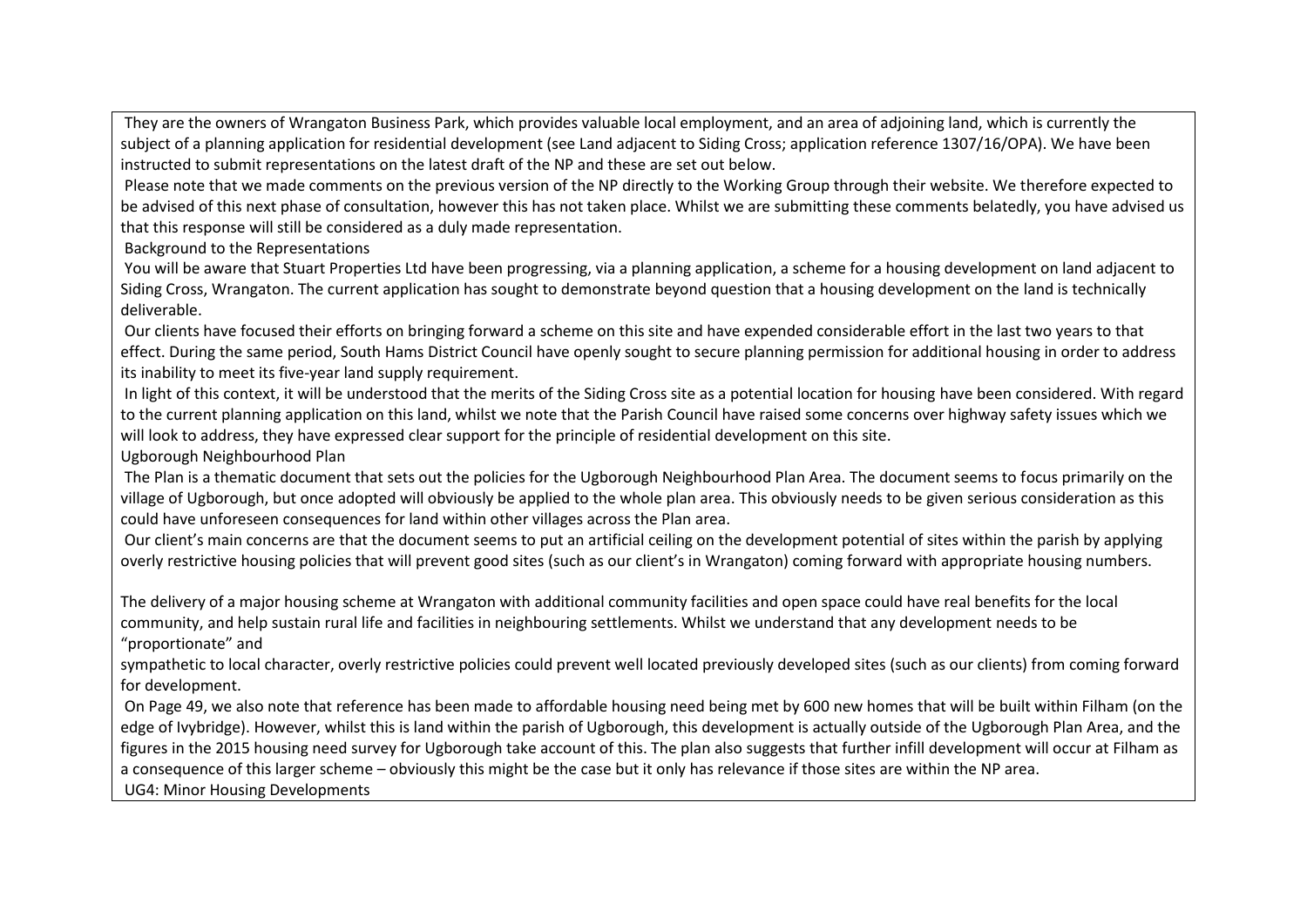Housing numbers and location strategy

This policy primarily seeks to address housing numbers across the NP period. However, we note that there is no comment on the locational strategy for these houses.

The plan proposes that housing delivery will be provided through farm building conversions and single or small pockets of development (further definition is required) through the plan area, but contains no assessment of where these sites are located. This flexible approach is a good idea given that the Neighbourhood Plan suggests that any housing will be provided outside of Ugborough village in hamlets and smaller settlements as has happened historically.

We note that there is no settlement hierarchy contained within the NP, but the plan does acknowledge that after Ugborough the next settlements in terms of scale and hierarchy are the smaller settlements of Filham, Ludbrook and Wrangaton, (and then smaller hamlets beyond this). We assume that housing will be supported in these settlements.

The plan also suggests that the majority of people would prefer organic development of no more than two to four new homes in any once place, and that respondents to a parish wide questionnaire would support a maximum of between 27 and 35 new homes between 2013 and 2030. It seems that it is on this basis that the projected housing number of 30 dwellings that are to be delivered across the plan period (as confirmed in the Basic Conditions Statement) are justified.

However, the Plan also suggests that new homes over the period of the Plan will be developed in line with historic growth trends (currently an average of 3 new homes per year – which has been measured on housing delivery across a 20-year period from 1995 to 2015 and census data).

We would suggest that if the NP wishes to include a housing target, then for this to be sound and consistent with the evidence upon which the document relies, this figure should be pushed up toward 45 dwellings, and in accordance with the NPPF, any housing number should be seen as a minimum requirement rather than a maximum threshold.

The NPPF is clear that housing allocations and the delivery of an adequate supply of housing sites should not be seen as a maximum ceiling or upper limit, and that housing numbers should be seen as a minimum requirement that must be provided. We would suggest that further amendments are required to the proposed policy if the Local Authority consider that the evidence that the NP currently relies on is sound.

Specific wording of UG4: Minor Housing Developments

We are encouraged to see that this policy has been updated since the earlier Pre-submission documents, and Policy UG4: is now called Minor Housing Developments, rather than "small scale housing developments."

We also note that the maximum ceiling of 4 dwellings per site which was previously suggested has now been removed. The policy now suggests that minor development would in principle be supported in line with historic growth trends. Minor development is obviously defined as scheme between 1-9 dwellings.

The policy also makes allowances for major proposals by stating "any site put forward for other than minor development must have due regard to the sustainability criteria and must take account of the need for access public transport, to major roads such as the A38 and other local services." Obviously with regard to our client's current land interests we see this change as hugely positive as it suggests that the principle of major residential development could be supported under this policy.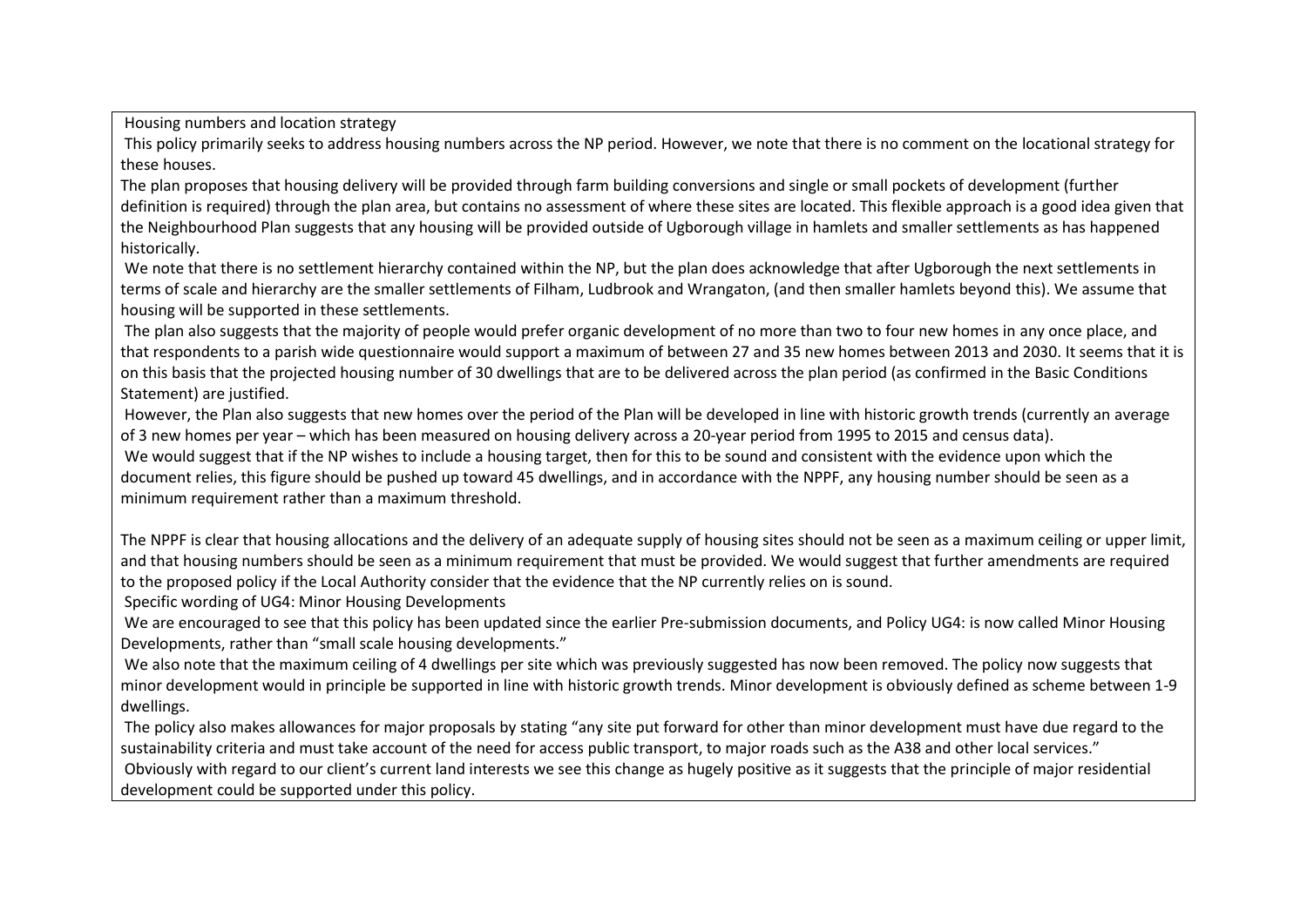However, we would suggest that greater clarification is required on this point and within the pre-amble to the proposed policy, as the wording of the policy seems to conflict with the supporting text, which still states development will be secured through 'small pockets of development.' This is confusing and not clear.

UG5: Infill sites

The policy states that development for small residential developments on infill and redevelopment sites will be supported subject to relevant criteria listed in the policy. Given the stance taken in Policy UG4 which allows flexibility in the number of dwellings that a development site can deliver, we'd suggest that the word "small" needs to be removed or better defined. This could be replaced with language that is more consistent with that used in the preceding policy UG4, or it could remove any reference to 'small' to allow appropriate larger development sites, that could be classed as infill sites, to come forward for development.

There also seems to be some drafting errors within this policy – bullet points 2 and 3 essentially repeat the same point.

UG7: New affordable housing

We note the suggestion in the previous version of the NP that only small-scale affordable housing developments in the Neighbourhood Plan Area would be supported, has now been removed.

The policy now states that in the event of a site being brought forward for other than minor development (e.g. a major development) that meets all the criteria in UG4, the principle of development can be considered acceptable. We assume this change in approach has been proposed to allow for our client's land.

This is sensible given the policy thresholds which South Hams and Central Government currently apply when seeking to deliver affordable housing. This is also encouraging for our clients site which is site capable of accommodating major housing development and providing affordable housing for residents of Ugborough and those within adjacent Parishes or a South Hams local connection.

However, we would draw the Council's attention to the 2015 Housing Survey for Ugborough which was carried out by South Hams District Council on behalf of the Neighbourhood Planning Group and Parish Council in 2015. This confirmed that within the Ugborough Neighbourhood Planning Area there is a need for a total of 10 affordable properties (with up to 6 rented properties of various sizes, and 4 intermediate home ownership properties). This figure does not seem to have been recognised in the Neighbourhood Plan.

UG15: Rural businesses

We note that there is limited content on industrial and business related development, other than that contained within Policy UG15 which states that planning proposals for the diversification of agriculturally based industries and other existing rural businesses will be supported subject to set criteria. Obviously we would not want the existing operations at Wrangaton Business Park to be restricted under this policy. The existing operations on site could not be considered agricultural based, but are rural by virtue of their location. Our client would not want to see the future growth of this successful business park sterilised by a restrictive policy and would ask this position is reviewed carefully against current district and national planning policy. **CONCLUSIONS** 

We do acknowledge and recognise the hard work that has gone into the drafting of the Neighbourhood Plan, however we would ask that the above comments are taken into account. Whilst we recognise that the local community wish to have control over the future scale of development that occurs